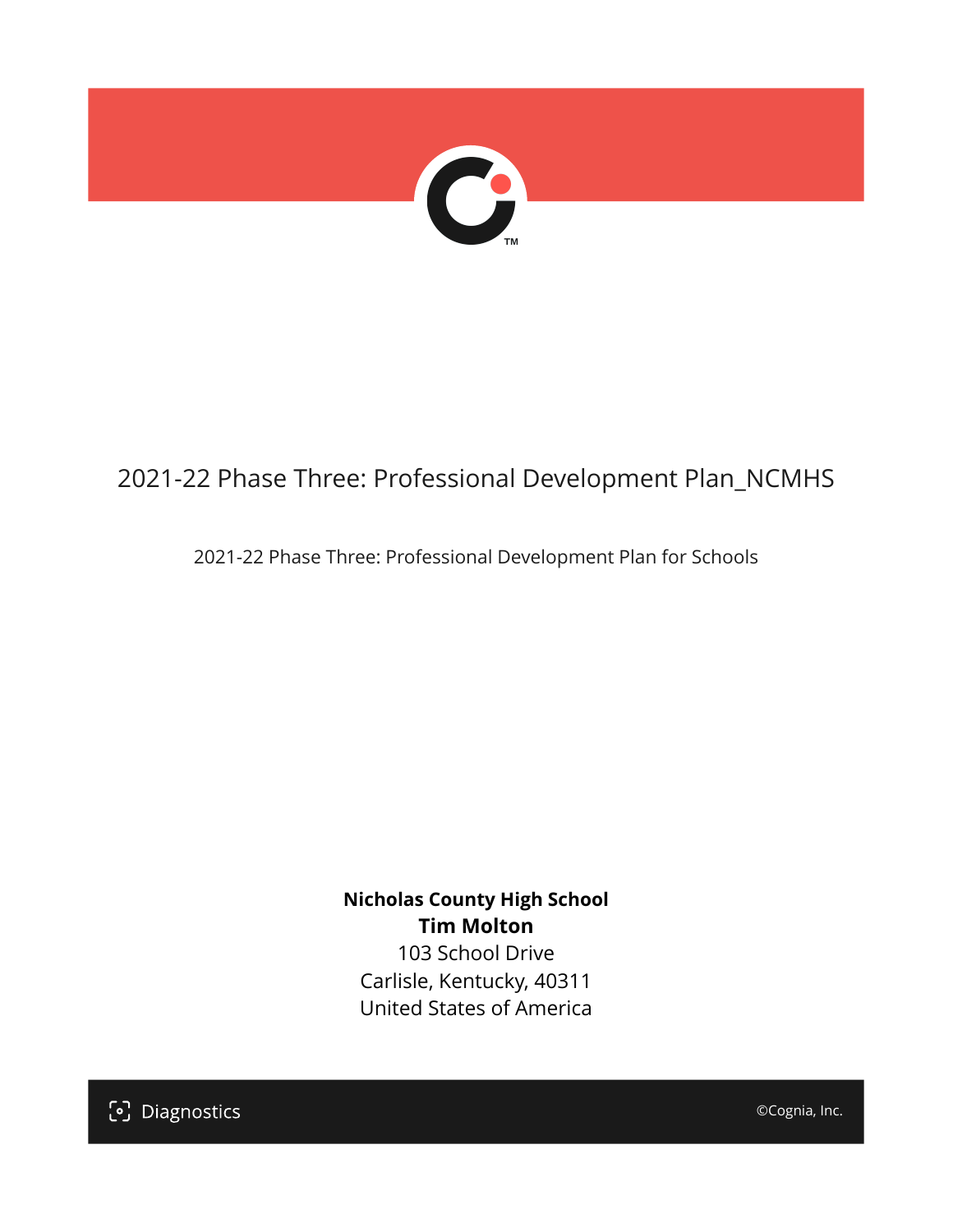## **Table of Contents**

[3](#page-2-0) [2021-22 Phase Three: Professional Development Plan for Schools](#page-2-0)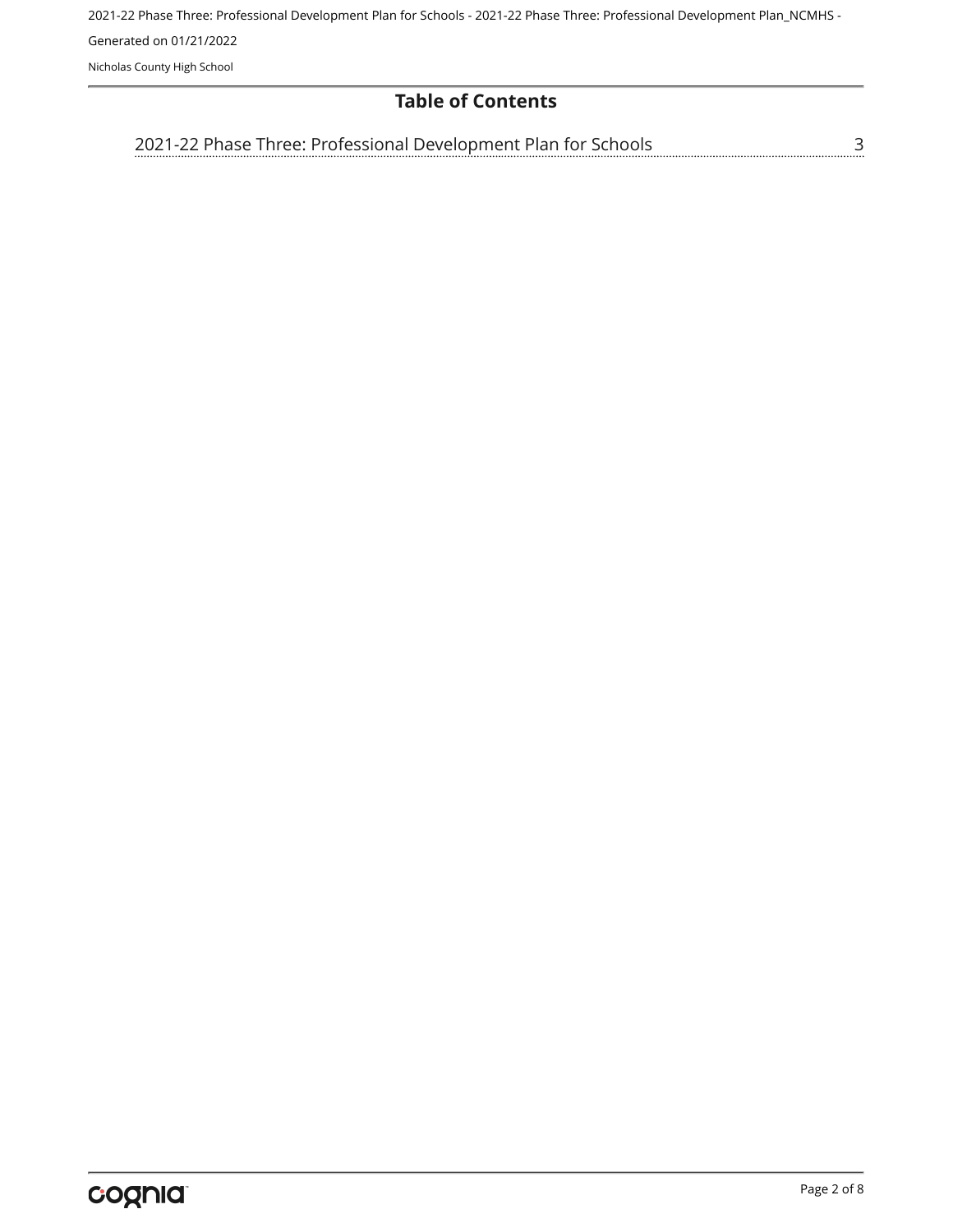## <span id="page-2-0"></span>**2021-22 Phase Three: Professional Development Plan for Schools**

The purpose of this diagnostic is to support the school in designing and implementing a professional development plan that aligns to the goals established in KRS 158.6451 and the local needs assessment. The basis of the professional development plan aligns to [704 KAR 3:035,](https://apps.legislature.ky.gov/Law/kar/704/003/035.pdf) which states the following:

Annual Professional Development Plan:

Section 2. Each local school and district shall develop a process to design a professional development plan that meets the goals established in KRS 158.6451 and in the local needs assessment. A school professional development plan shall be incorporated into the school improvement plan and shall be made public prior to the implementation of the plan. The local district professional development plan shall be incorporated into the district improvement plan and posted to the local district Web site prior to the implementation of the plan.

Section 3. Each school and local district professional development plan shall contain the following elements:

1. A clear statement of the school or district mission

2. Evidence of representation of all persons affected by the professional development plan

3. A needs assessment analysis

4. Professional development objectives that are focused on the school or district mission, derived from the needs assessment, and specify changes in educator practice needed to improve student achievement; and

5. A process for evaluating impact on student learning and improving professional learning, using evaluation results

Research demonstrates a positive link between high-quality professional learning (HQPL), teaching practices and student outcomes. Effective professional learning not only has the potential to improve both classroom instruction and student outcomes, but also it can be effective in recruiting and retaining teachers. When designing and/or selecting HQPL at the local level, it is important to ensure alignment to the characteristics of [High-Quality Professional](https://protect-us.mimecast.com/s/t_VKCmZ28lUj9ElyiG-gxw?domain=education.ky.gov)  [Learning](https://protect-us.mimecast.com/s/t_VKCmZ28lUj9ElyiG-gxw?domain=education.ky.gov).

1. What is the school's mission?

The mission of Nicholas County Middle and High School is to prepare all students with the self-discipline and academic proficiency necessary to be contributing citizens in an ever-changing society. This mission/purpose statement serves as the lens through which all student and staff expectations, academic offerings, and extra-curricular opportunities are derived/developed, implemented and evaluated.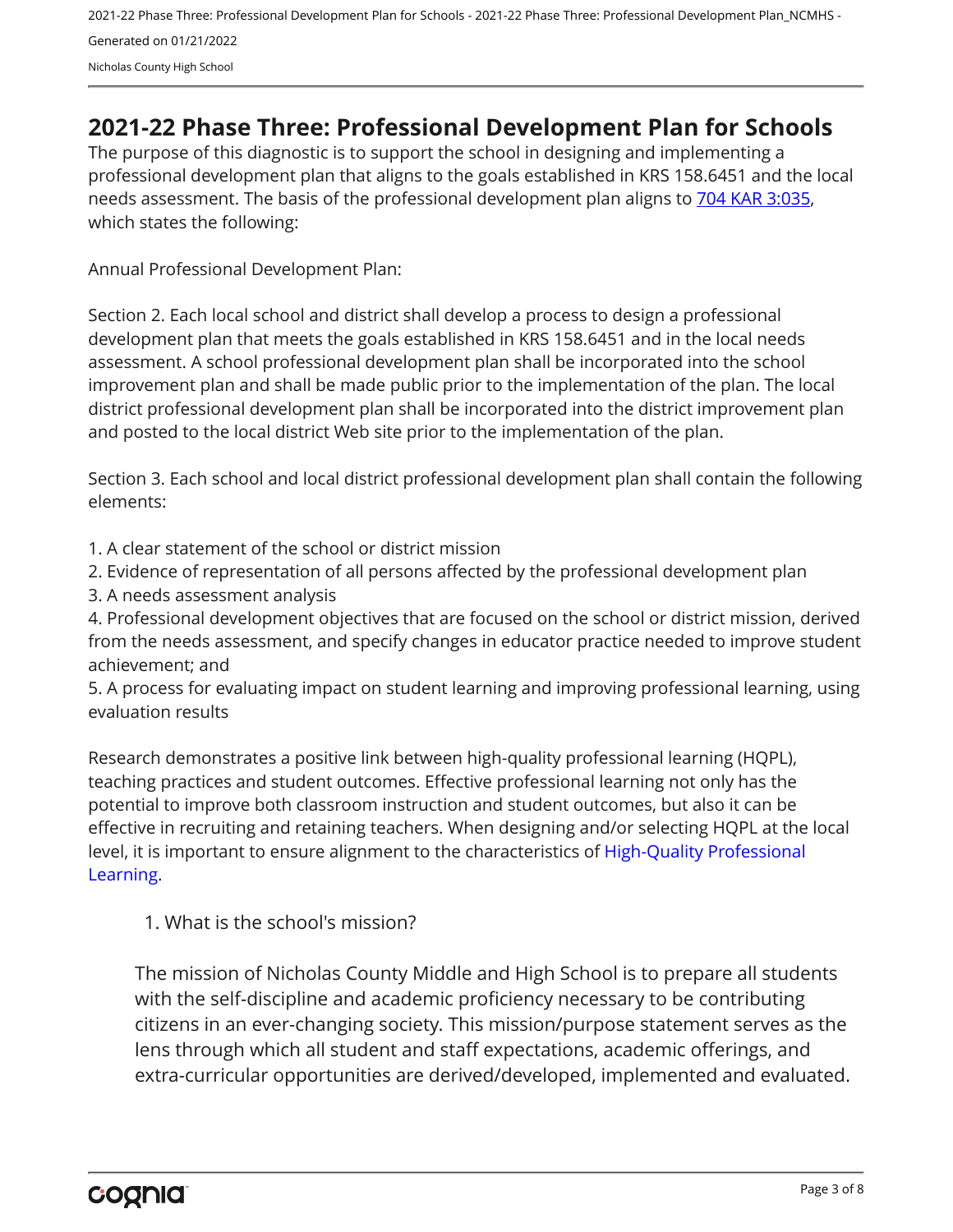2021-22 Phase Three: Professional Development Plan for Schools - 2021-22 Phase Three: Professional Development Plan\_NCMHS - Generated on 01/21/2022

Nicholas County High School

2. The needs assessment provides the framework for **all** schools to clearly identify their most critical areas for improvement that will be addressed in the planning process through the development of goals, objectives, strategies and activities.

Based on the most critical areas for improvement identified in the completed needs assessment per [703 KAR 5:225](https://apps.legislature.ky.gov/law/kar/703/005/225.pdf) (3), what are the school's **top two priorities** for professional development that support continuous improvement?

For the past several years, the district's top priority has been and continues to be improved instruction is all content areas but with a special emphasis in mathematics. For that reason both improved instruction and efficient use of assessments have been a priority for professional development of teachers at both the elementary and secondary level. A second priority based on the need for quality instruction through the use of remote and virtual learning has risen to the top of our professional development plan during the current pandemic.

3. How do the identified **top two priorities** of professional development relate to school goals?

Both of these priorities focus on the needs of staff and students in Nicholas County Schools.

4a. For the first priority need, what are the specific objectives for the professional development aligned to the school goal(s)? Consider the long and short term changes that need to occur in order to meet the goal.

Ensure that all methods of instruction, in-person, hybrid and virtual instruction, meet the needs of all students in all content areas, with a special emphasis in math, provide teachers with scaffolded professional development opportunities to assist them in providing quality instruction no matter what mode they are using ( inperson, hybrid and virtual instruction), and provide opportunities for data analysis of assessments from all modes of learning that will provide a framework for modifying instruction to meet the needs of all students.

4b. What are the intended results? (student outcomes; educator beliefs, practices, etc.)

Students learning needs met in all methods/mode of learning, teachers' knowledge and skills improved in all methods/modes of instruction, increase in parental involvement with students' learning and academic success.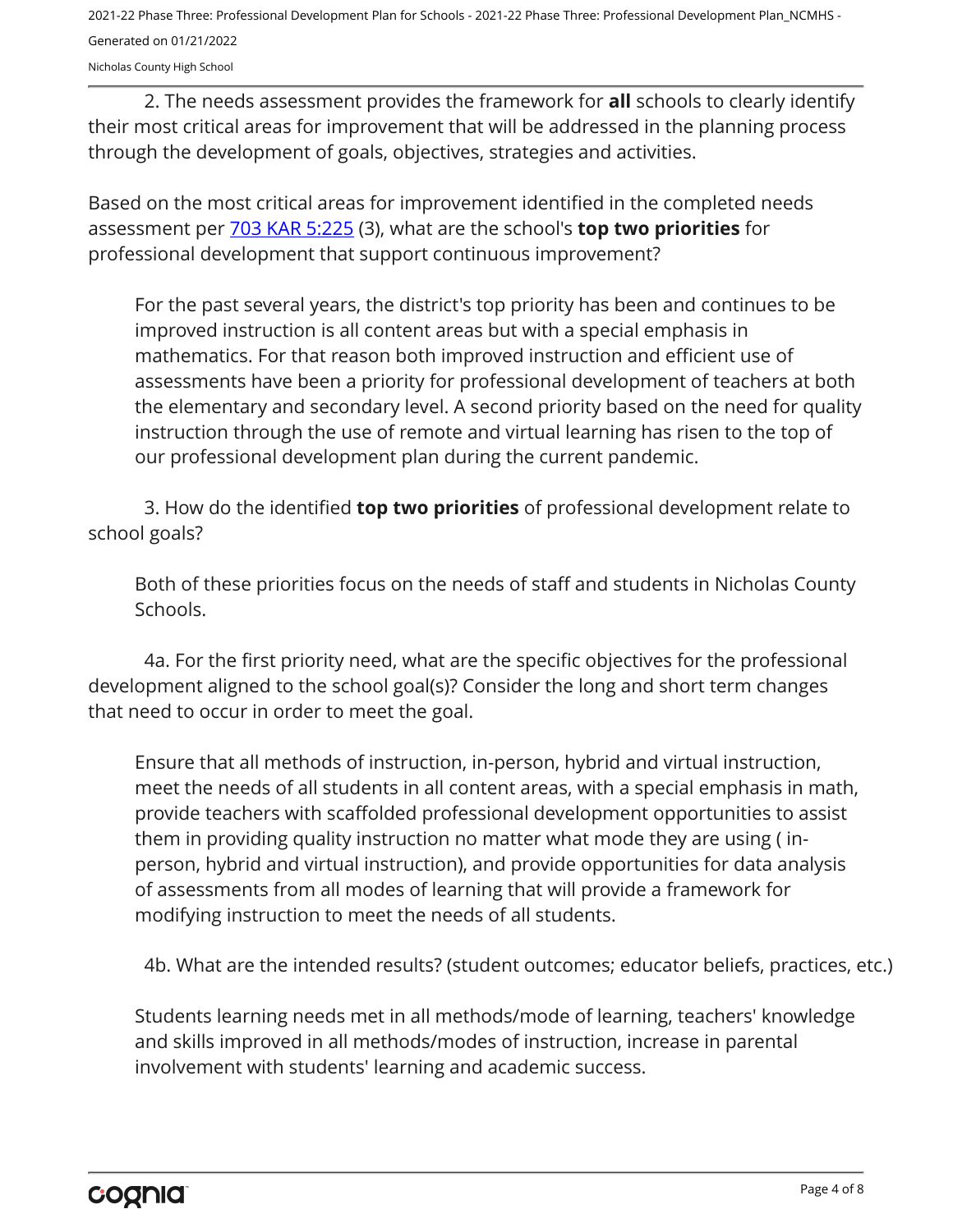2021-22 Phase Three: Professional Development Plan for Schools - 2021-22 Phase Three: Professional Development Plan\_NCMHS - Generated on 01/21/2022

Nicholas County High School

4c. What will be the indicators of success? Consider the completed actions or markers that need to occur that would indicate the goals and objectives have been achieved.

Improvement in students' academic achievement, teacher confidence in implementation of new knowledge and skills exhibited, and parents more involved in their children's academic performance.

4d. Who is the targeted audience for the professional development?

Teachers, instructional assistants and administrators are the target audience for professional development provided by Nicholas County Schools.

4e. Who is impacted by this component of professional development? (students, teachers, principals, district leaders, etc.)

All constituents, students, teachers, instructional assistants, principals, district administrators, parents and community members can be impacted by the professional development provided by Nicholas County Schools

4f. What resources are needed to support the professional development? (staff, funding, technology, materials, time, etc.)

The resources needed to support the professional development provided by Nicholas County Schools are time, funding and current technology.

4g. What ongoing supports will be provided for professional development implementation? (coaching, professional learning communities, follow up, etc.)

Principals and the district's Supervisor of Instruction provide ongoing support for the professional development opportunities for the district. Professional Learning Communities (PLCs), departments and grade level teams also support the professional development of the members and the teaching staff at large.

4h. How will the professional development be monitored for evidence of implementation? Consider data (student work samples, grade-level assessments, classroom observations, etc.) that will be gathered, persons responsible and frequency of data analysis.

The district's Supervisor of Instruction keeps a Professional Development digital file for all faculty and administrators. She collects EILA and PD certificates from staff and principals provide attendance rosters for all building specific professional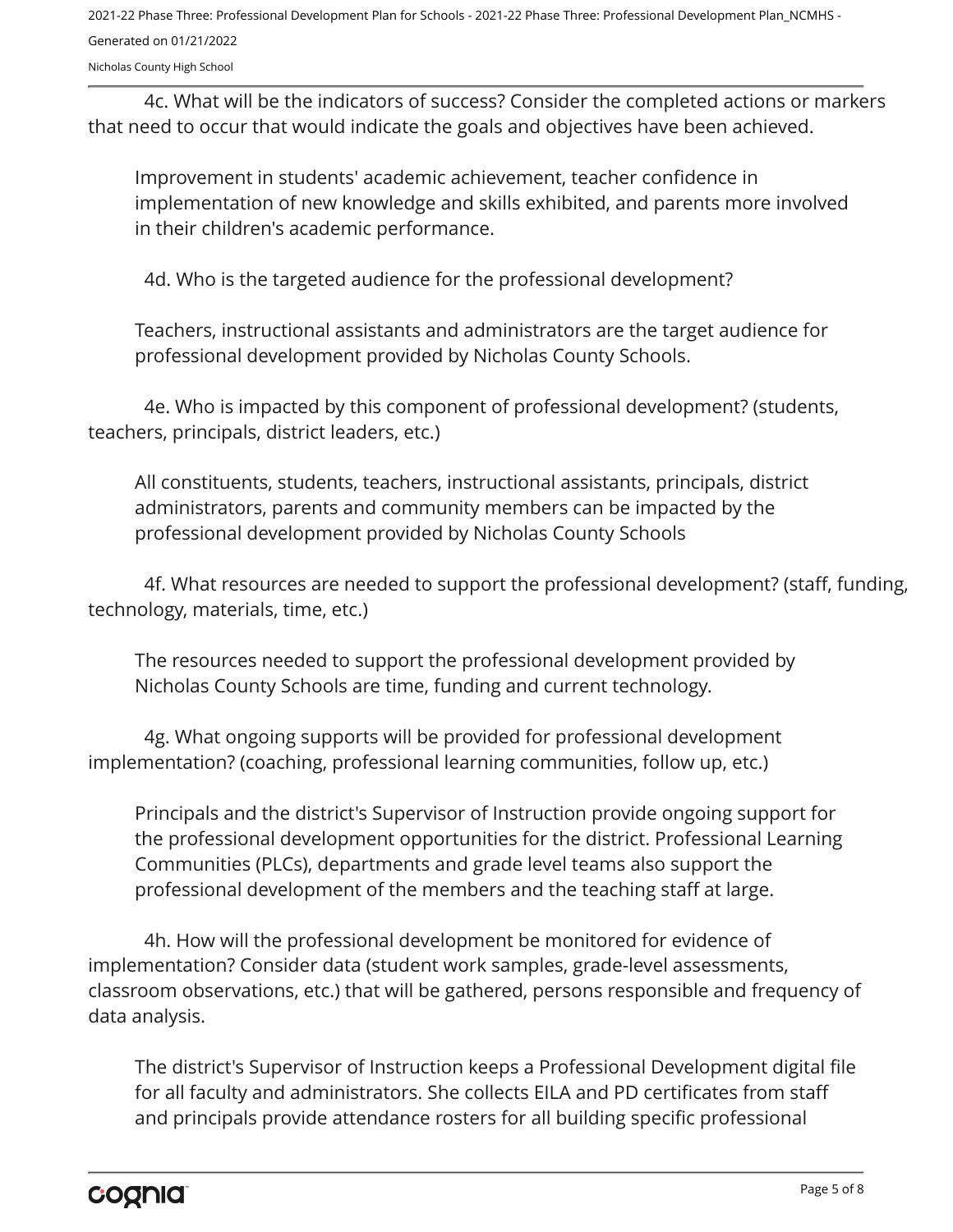development sessions. Principals also provide documentation of data analysis at the classroom, grade level (K-8) and department level (9-12) to the Supervisor of Instruction which she adds to individual teachers and principals digital files. Documentation of classroom observations and administrative walk-throughs is kept by administrators at the building level and is accessible to the Supervisor of Instruction and the Superintendent if needed.

5a. For the second priority need, what are the specific objectives for the professional development aligned to the school goal(s)? Consider the long and short term changes that need to occur in order to meet the goal.

A second priority based on the need for quality instruction through the use of remote and virtual learning has risen to the top of our professional development plan during the current pandemic. Ensure that all methods of instruction, with a new emphasis on hybrid and virtual instruction, meet the needs of all students in all content areas, provide teachers with scaffolded professional development opportunities related to virtual instruction since the skill levels of teachers and administrators in this area are so varied, and provide opportunities for data analysis of assessments from all modes of learning but especially virtual learning that will provide a framework for modifying instruction to meet the needs of all students

5b. What are the intended results? (student outcomes; educator beliefs, practices, etc.)

Students learning needs met in all methods/mode of learning, teachers' knowledge and skills improved in all methods/modes of instruction, increase in parental involvement with students' learning and academic success.

5c. What will be the indicators of success? Consider the completed actions or markers that need to occur that would indicate the goals and objectives have been achieved.

Improvement in students' academic achievement, teacher confidence in implementation of new knowledge and skills exhibited, and parents more involved in their children's academic performance.

5d. Who is the targeted audience for the professional development?

Teachers, instructional assistants and administrators are the target audience for professional development provided by Nicholas County Schools.

5e. Who is impacted by this component of professional development? (students, teachers, principals, district leaders, etc.)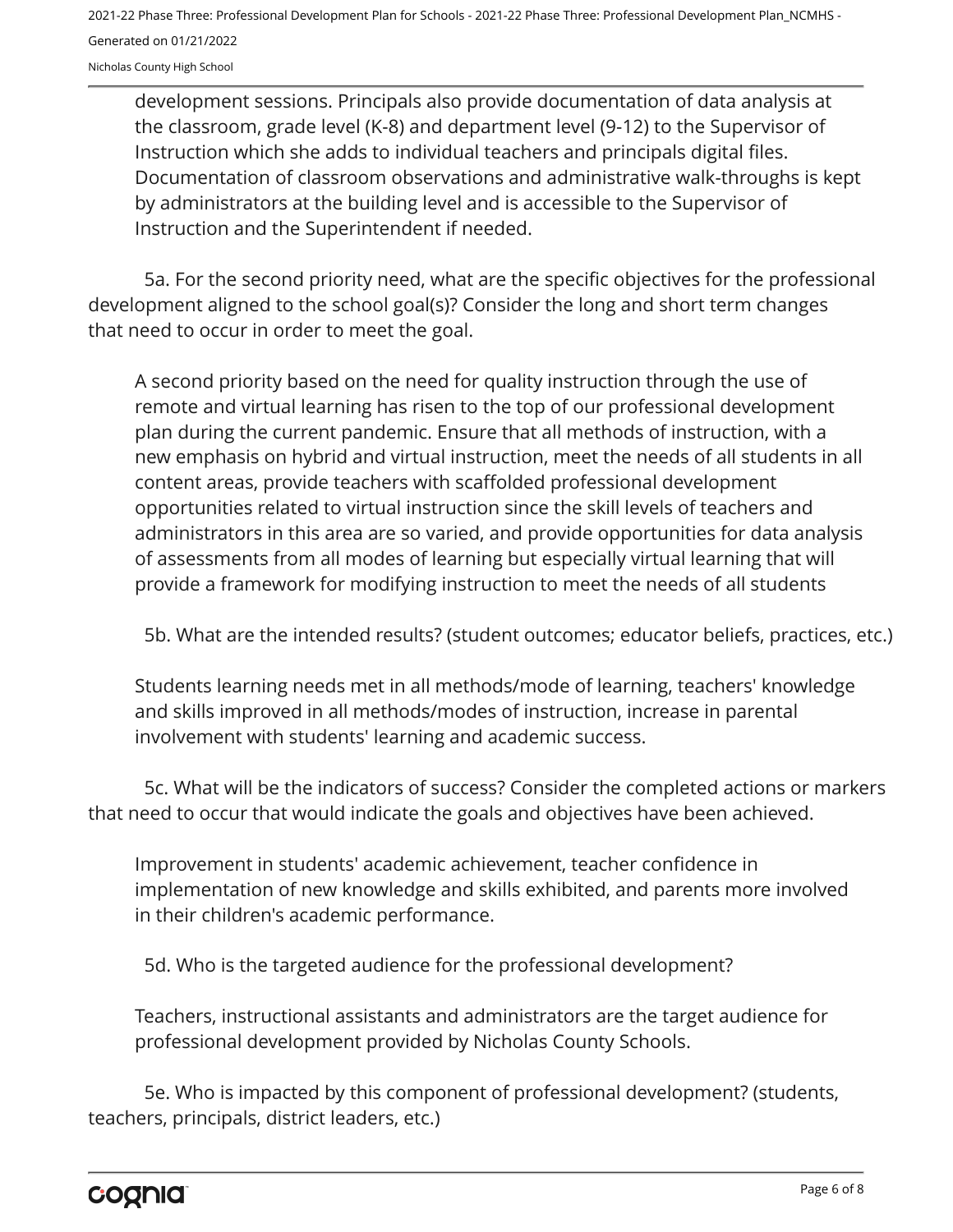All constituents, students, teachers, instructional assistants, principals, district administrators, parents and community members can be impacted by the professional development provided by Nicholas County Schools.

5f. What resources are needed to support the professional development? (staff, funding, technology, materials, time, etc.)

The resources needed to support the professional development provided by Nicholas County Schools are time, funding and current technology.

5g. What ongoing supports will be provided for professional development implementation? (coaching, professional learning communities, follow up, etc.)

Principals and the district's Supervisor of Instruction provide ongoing support for the professional development opportunities for the district. Professional Learning Communities (PLCs), departments and grade level teams also support the professional development of the members and the teaching staff at large.

5h. How will the professional development be monitored for evidence of implementation? Consider data (student work samples, grade-level assessments, classroom observations, etc.) that will be gathered, persons responsible and frequency of data analysis.

The district's Supervisor of Instruction keeps a Professional Development digital file for all faculty and administrators. She collects EILA and PD certificates from staff and principals provide attendance rosters for all building specific professional development sessions. Principals also provide documentation of data analysis at the classroom, grade level (K-8) and department level (9-12) to the Supervisor of Instruction which she adds to individual teachers and principals digital files. Documentation of classroom observations and administrative walk-throughs is kept by administrators at the building level and is accessible to the Supervisor of Instruction and the Superintendent if needed.

6. Optional Extension: If your school has identified additional professional development priorities that you would like to include, you may upload an attachment with the answers to question 3 and a-h as seen in questions 4 and 5. If you do not wish to include an optional extension, please list N/A in the space provided below.

N/A